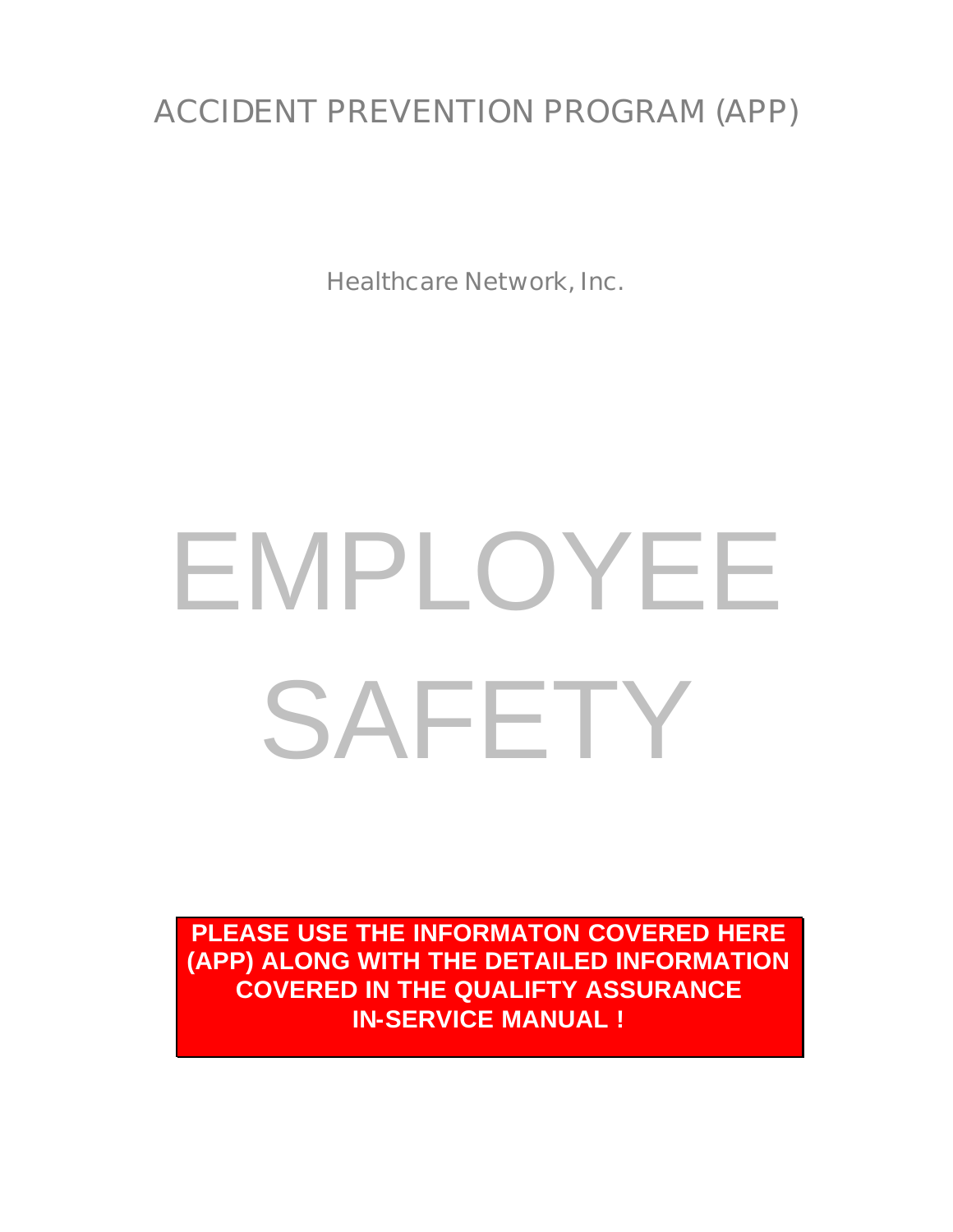# Accident Prevention Program

## *(Healthcare Network, Inc.)*

**Element 1 - Safety Orientation:** Each employee will be given a safety orientation by Abel Borromeo, Jr. and Pamela Davis, Staffing Specialist, when first hired. The orientation will cover the following items:

#### **1. A description of the accident prevention program:**

- We have a formal written accident prevention program as described in WISHA regulations (WAC 296-800-140).
- It consists of this safety orientation and a safety committee that is described in Part 2 below.
- We also have basic safety rules that all employees must follow. They are:
	- Never do anything that is unsafe in order to get the job done. If a job is unsafe, report it to your supervisor or safety committee representative. We will find a safer way to do that job.
	- Do not remove or disable any safety device! Keep guards in place at all times on operating machinery.
	- Never operate a piece of equipment unless you have been trained and are authorized.
	- Use your personal protective equipment whenever it is required.
	- Obey all safety warning signs.
	- Working under the influence of alcohol or illegal drugs or using them at work is prohibited.
	- Do not bring firearms or explosives onto company property.
	- Smoking is only permitted outside the building away from any entry or ventilation intake.
	- Horseplay, running and fighting are prohibited
	- Clean up spills immediately. Replace all tools and supplies after use. Do not allow scraps to accumulate where they will become a hazard. Good housekeeping helps prevent accidents.

#### **2. How and when to report injuries. Where first aid facilities are located.**

- If you are injured or become ill on the job, report this to Evelyn Borromeo, Manager, by calling (206) 546-2966 anytime 24/7.
- Get medical care. You have the right to go to the doctor of your choice. Medical bills that arise from a workplace injury or occupational disease will be paid by the worker's compensation benefits program-- tell your doctor the injury or your condition is work-related. Your doctor will complete a Report Industrial Injury or Occupational Disease form and send it in. This is the first step in filing your industrial insurance claim.
- There is a first aid kit in our office is located in the common area, middle section of the office, and in the back storage room. When you are on assignment at a client facility at a hospital, nursing home or at a patient's home, be sure to find out and know where the first aid facilities are located.
- We require all professionals, field personnel, to have first-aid/CPR training.
- We have posted emergency phone numbers on the office Bulletin Board—call 911 for Ambulance, Police and Fire.

#### **3. How to report unsafe conditions and practices.**

• If you see something that is unsafe or someone working unsafely, immediately report it to Abel Borromeo, Jr., Manager, by calling (206) 546-2966.

#### 4. **What to do in an emergency including how to exit the workplace.**

• An evacuation map for the building is posted in the Hallway-- it shows the location of exits, fire extinguishers, first aid kits, and where to assemble outside.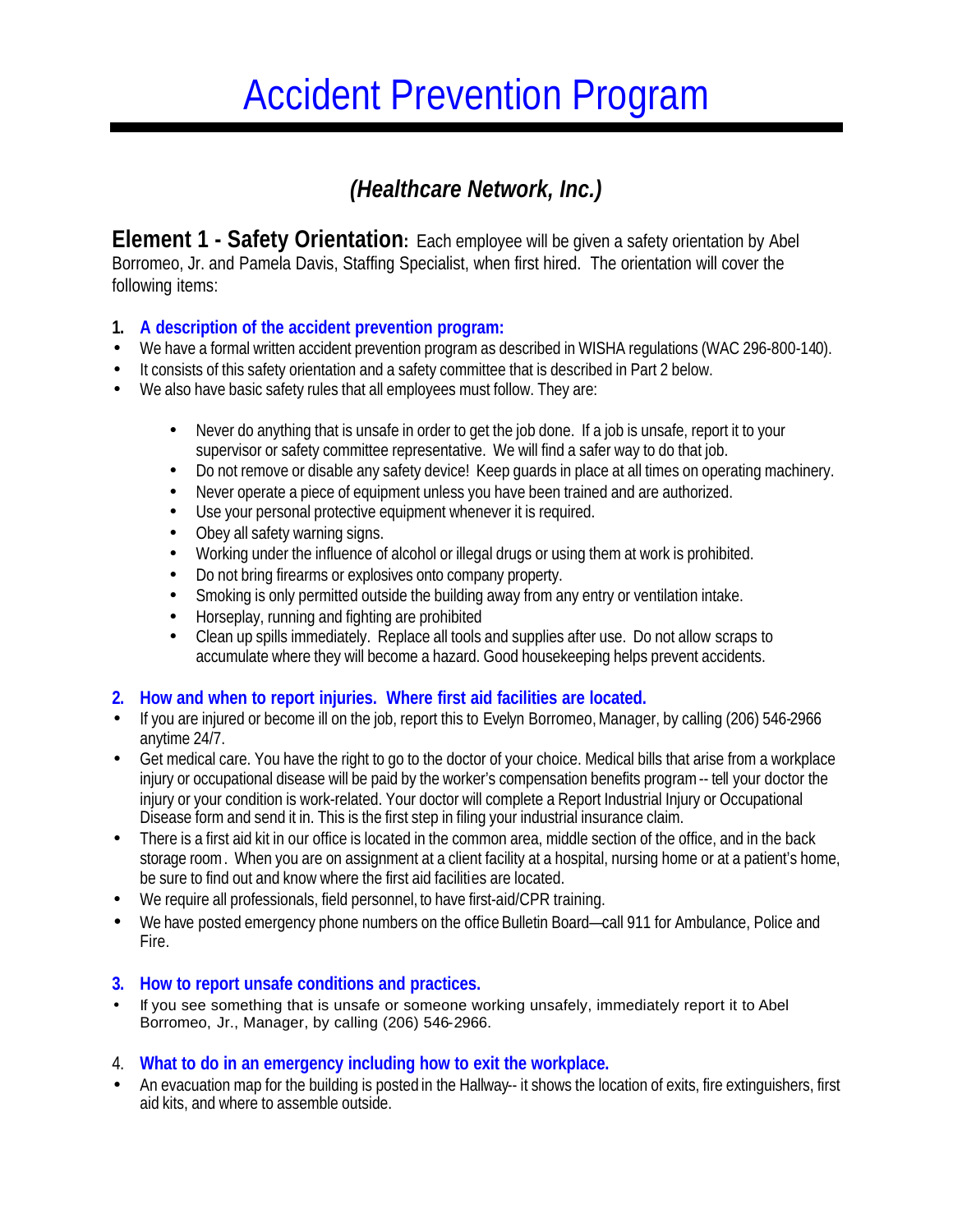#### **Fire Emergency**

- Fire is a serious threat for any healthcare facility—there are 8000 fires reported each year in hospital and longterm care settings. Many patients have special needs that make them especially vulnerable in a fire emergency, thus increasing the risk of fire-casualties.
- Read the Fire and Safety information in the Quality Assurance In-Service Manual and for your reference the Workplace Safety Pocket Guide which you can take with you-- become familiar with the Fire and Safety guidelines.
- Don't force yourself to fight a fire that makes you uncomfortable or puts you at risk including the Use of a Fire Extinguisher.
- If you discover a fire: Tell another person immediately. Call or have them call 911 and a supervisor.
	- If the fire is small (such as a wastebasket fire) and there is minimal smoke, you may try to put it out with a fire extinguisher.
	- If the fire grows or there is thick smoke, do not continue to fight the fire.
	- Tell other employees in the area to evacuate.
	- Go to the designated assembly point outside the building.

#### **Earthquake Emergency**

- During an earthquake:
	- If you are inside a building:
	- Drop under a desk or table, cover your head and hold on. Stay away from windows, heavy cabinets, bookcases or glass dividers.
	- When the shaking stops, supervisors are to check for damage and available evacuation routes then begin an evacuation of their area to the designated assembly location.
	- Evacuation should proceed as quickly as possible since there may be aftershocks.
	- Supervisors must account for each employee in their work group as quickly as possible.
	- First aid certified employees should check for injuries and help evacuate injured employees. Do not attempt to move seriously injured persons unless they are in immediate danger of further injury.
	- If a gas odor is in the building, tell a supervisor to turn off the gas at the main. Open windows. All supervisors are trained in the gas shut off procedure*.*
		- Supervisors and first aid employees must not re-enter the building once evacuation is complete.
		- Do not approach or touch downed power lines or objects touched by downed power lines.
		- Do not use the phone except for emergency use.
		- Turn on a radio and listen for public safety instructions.
- If you are outside: Stand away from buildings, trees, telephone and electric lines.
- If you are on the road: Drive away from underpasses/overpasses. Stop in a safe area. Stay in the vehicle.

#### **5. Identification of hazardous chemicals used at this location.**

- Safe use and emergency actions to take following an accidental exposure.
- We use several chemicals, including solvents and cleaners. You will receive a separate orientation as part of our chemical hazard communication program on the hazards of these chemicals before you work with them or work in an area where they are used.

#### **6. Use and care of required personal protective equipment (PPE).**

- Some tasks in our company require an employee to wear PPE to protect against injury.
- You will be instructed by a client representative or supervisor at their facility in the use and care of PPE using the manufacturer's guide how to use and care for these PPE.